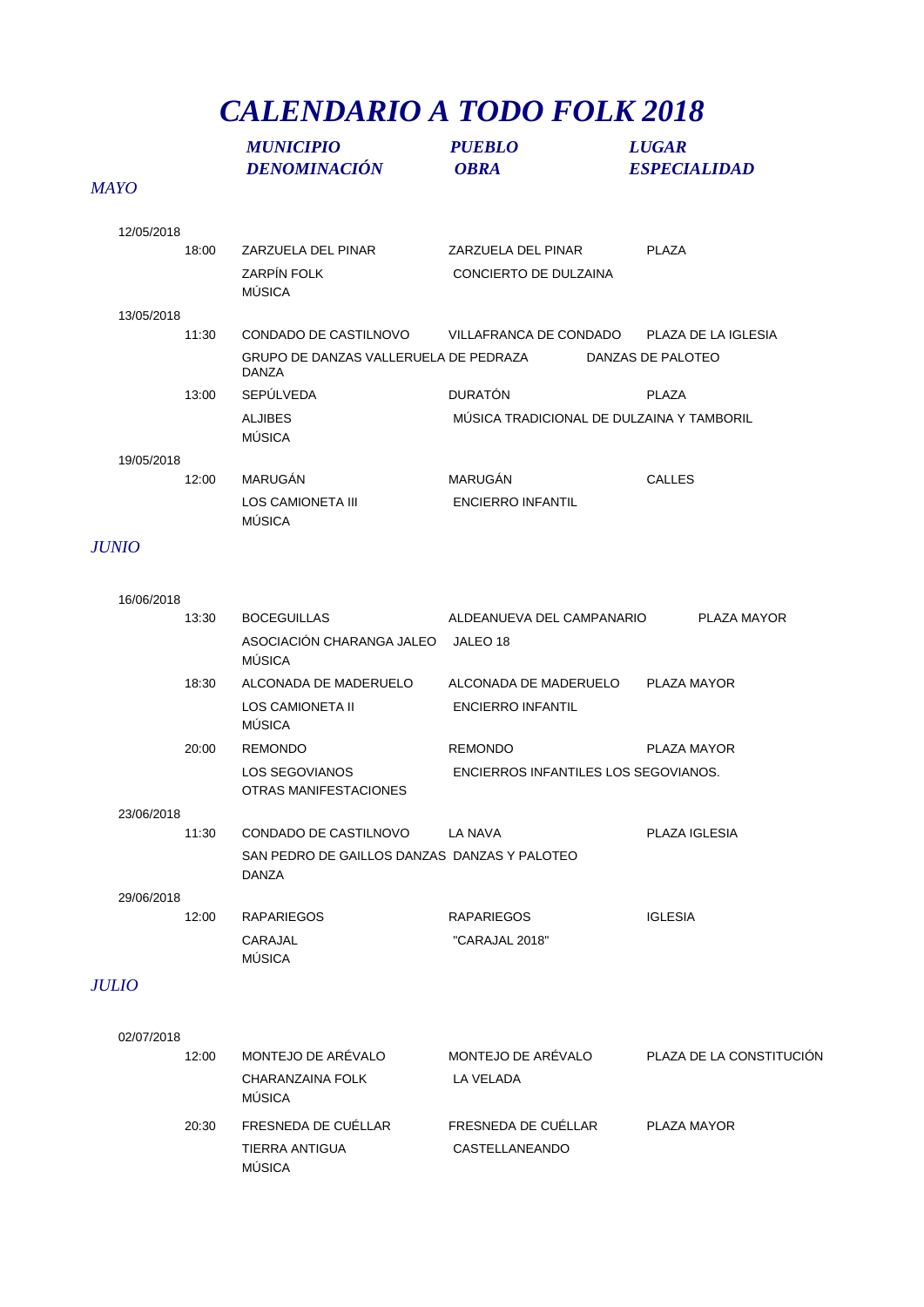|       | CHATÚN                                         | CHATÚN                               | PLAZA MAYOR                                                                 |
|-------|------------------------------------------------|--------------------------------------|-----------------------------------------------------------------------------|
|       | <b>LOS SEGOVIANOS</b><br>OTRAS MANIFESTACIONES | ENCIERROS INFANTILES LOS SEGOVIANOS. |                                                                             |
|       |                                                |                                      |                                                                             |
|       | AYLLÓN                                         | <b>ESTEBANVELA</b>                   | PLAZA MAYOR                                                                 |
|       | <b>MÚSICA</b>                                  |                                      |                                                                             |
|       |                                                |                                      |                                                                             |
| 19:00 | TORRE VAL DE SAN PEDRO                         | VALLE DE SAN PEDRO                   | <b>LAS CALLES</b>                                                           |
|       | <b>LOS CAMIONETA II</b><br><b>MÚSICA</b>       | <b>ENCIERRO INFANTIL</b>             |                                                                             |
|       |                                                |                                      |                                                                             |
| 12:30 | CONDADO DE CASTILNOVO                          | VALDESAZ                             | <b>IGLESIA</b>                                                              |
|       | <b>DANZA</b>                                   | DANZAS Y PALOTEO                     |                                                                             |
| 18:00 | PELAYOS DEL ARROYO                             | PELAYOS DEL ARROYO                   | PLAZA MAYOR                                                                 |
|       | LOS CAMIONETA III<br><b>MÚSICA</b>             | <b>ENCIERRO INFANTIL</b>             |                                                                             |
| 19:00 | <b>TRESCASAS</b>                               | LA ATALAYA                           | <b>LOCAL MULTIUSOS</b>                                                      |
|       | HOMBRE FOLKÍBERO Y CIA<br><b>MÚSICA</b>        | EL HOMBRE FOLKÍBERO Y CÍA.           |                                                                             |
|       |                                                |                                      |                                                                             |
| 18:00 | <b>SACRAMENIA</b>                              | <b>SACRAMENIA</b>                    | PLAZA MAYOR                                                                 |
|       | <b>LOS CAMIONETA III</b><br><b>MÚSICA</b>      | <b>ENCIERRO INFANTIL</b>             |                                                                             |
|       |                                                |                                      |                                                                             |
| 13:00 | <b>MARUGAN</b>                                 | PINAR JARDIN                         | <b>CALLES</b>                                                               |
|       | <b>LOS CAMIONETA I</b><br>MÚSICA               | LOS CAMIONETA I                      |                                                                             |
| 18:30 | SEPÚLVEDA                                      | CONSUEGRA DE MURERA                  | <b>CALLE REAL</b>                                                           |
|       | <b>SALVA Y PARRA</b><br><b>MÚSICA</b>          | FOLK Y HUMOR.                        |                                                                             |
| 19:30 | SAN MARTÍN Y MUDRIÁN                           | <b>SAN MARTÍN</b>                    | PLAZA SANTA CRUZ                                                            |
|       | DANZAS DE SEPULVEDA<br><b>DANZA</b>            | "LA DANZA SEGOVIANA"                 |                                                                             |
|       | 20:00<br>22:30                                 |                                      | ASOCIACIÓN CHARANGA JALEO JALEO EN CONCIERTO<br>SAN PEDRO DE GAILLOS DANZAS |

## *AGOSTO*

| 01/08/2018 |                                                          |                                            |                          |
|------------|----------------------------------------------------------|--------------------------------------------|--------------------------|
| 22:30      | <b>VEGANZONES</b>                                        | VEGANZONES                                 | PLAZA DE LA IGLESIA      |
|            | MARIA SALGADO, CUCO PÉREZ Y GASPAR PAYA<br><b>MÚSICA</b> |                                            | POR TI, AGAPITO          |
| 05/08/2018 |                                                          |                                            |                          |
| 12:00      | CASTRO DE FUENTIDUEÑA                                    | CASTRO FUENTIDUEÑA                         | PLAZA MAYOR              |
|            | LOS CAMIONETA II<br><b>MÚSICA</b>                        | <b>ENCIERRO INFANTIL</b>                   |                          |
| 13:30      | <b>VALSECA</b><br>FLAU Y CÍA<br>OTRAS MANIFESTACIONES    | VALSECA<br>ENCIERROS INFANTILES FLAU Y CIA | PLAZA FELISA HERNANGÓMEZ |
| 21:00      | COZUELOS DE FUENTIDUEÑA                                  | COZUELOS DE FÑA.                           | PLAZA MAYOR              |
|            | A TRAQUE BARRAQUE<br><b>MÚSICA</b>                       | A TRAQUE FOLK                              |                          |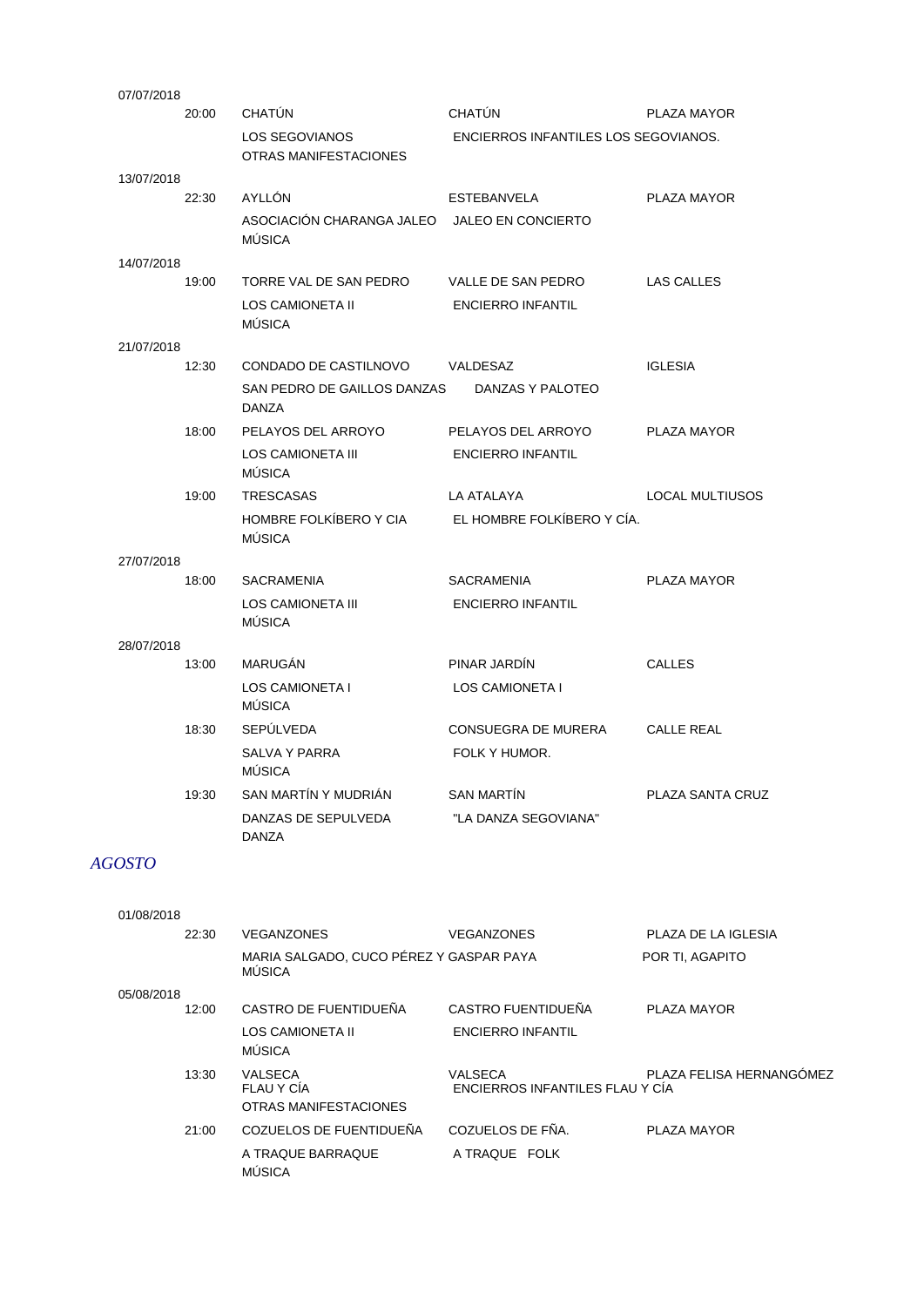| 06/08/2018 |       |                                                       |                                |                               |
|------------|-------|-------------------------------------------------------|--------------------------------|-------------------------------|
|            | 13:30 | PEDRAZA                                               | LA VELILLA                     | PLAZA DE LAS ERAS             |
|            |       | GRUPO DE DANZAS "TIO LOBITO" TUREGANO<br><b>DANZA</b> |                                | DANZA TRADICIONAL DE TURÉGANO |
| 07/08/2018 |       |                                                       |                                |                               |
|            | 18:00 | VALVERDE DEL MAJANO                                   | VALVERDE DEL MAJANO            | <b>PLAZA MAYOR</b>            |
|            |       | <b>TIROTATEIRO</b><br><b>MÚSICA</b>                   | <b>ENCIERROS INFANTILES</b>    |                               |
| 10/08/2018 |       |                                                       |                                |                               |
|            | 12:00 | <b>DONHIERRO</b>                                      | <b>DONHIERRO</b>               | PLAZA MAYOR                   |
|            |       | CHARANZAINA FOLK<br><b>MÚSICA</b>                     | LA VELADA                      |                               |
|            | 20:30 | NAVARES DE ENMEDIO                                    | NAVARES DE ENMEDIO             | <b>CALLE LARGA</b>            |
|            |       | EL PAJAR DE LA ABUELA<br><b>MUSICA</b>                | <b>MELODIAS PARA SIEMPRE</b>   |                               |
|            | 20:30 | <b>SAMBOAL</b>                                        | NARROS DE CUELLAR              | PLAZA MAYOR                   |
|            |       | LA TALANQUERA DE SEGOVIA<br><b>MÚSICA</b>             | EL ENCIERRO Y SU FIESTA        |                               |
| 11/08/2018 |       |                                                       |                                |                               |
|            | 18:00 | MARAZUELA                                             | MARAZUELA                      | PLAZA DEL FRONTÓN             |
|            |       | LOS TORRONCHOS<br><b>DANZA</b>                        | UN PASEO POR LA TRADICION      |                               |
|            | 22:30 | <b>ESCOBAR DE POLENDOS</b>                            | ESCOBAR DE POLENDOS            | PLAZA MAYOR                   |
|            |       | EL PAJAR DE LA ABUELA<br><b>MÚSICA</b>                | <b>MELODIAS PARA SIEMPRE</b>   |                               |
|            | 22:30 | <b>MOZONCILLO</b>                                     | <b>MOZONCILLO</b>              | PLAZA MAYOR                   |
|            |       | ANDANZAS<br><b>MÚSICA</b>                             | CANTOS CASTELLANOS             |                               |
| 12/08/2018 |       |                                                       |                                |                               |
|            | 18:00 | <b>JUARROS DE VOLTOYA</b>                             | <b>JUARROS DE VOLTOYA</b>      | PLAZA MAYOR                   |
|            |       | <b>LA PEANA</b><br><b>DANZA</b>                       | "LA ESENCIA DE LOS PUEBLOS"    |                               |
|            | 18:30 | CABAÑAS DE POLENDOS                                   | CABAÑAS DE POLENDOS            | <b>LAS CALLES</b>             |
|            |       | LOS CAMIONETA III<br><b>MÚSICA</b>                    | <b>ENCIERRO INFANTIL</b>       |                               |
| 14/08/2018 | 12:30 | <b>ARAHUETES</b>                                      | PAJARES DE PEDRAZA             | PASEO DE LA ESCOLLERA         |
|            |       | LOS CAMIONETA II                                      | <b>ENCIERRO INFANTIL</b>       |                               |
|            |       | <b>MÚSICA</b>                                         |                                |                               |
|            | 20:30 | SANTA M <sup>a</sup> DE NIEVA                         | <b>HOYUELOS</b>                | PLAZA MAYOR                   |
|            |       | LA PEANA<br>DANZA                                     | "LA ESENCIA DE LOS PUEBLOS"    |                               |
| 15/08/2018 |       |                                                       |                                |                               |
|            | 18:00 | HONTANARES DE ERESMA                                  | HONTANARES DE ERESMA           | PLAZA MAYOR                   |
|            |       | LA TALANQUERA DE SEGOVIA<br><b>MÚSICA</b>             | EL ENCIERRO Y SU FIESTA        |                               |
|            | 19:00 | SANTO TOMÉ DEL PUERTO                                 | <b>VILLAREJO</b>               | PLAZA AYUNTAMIENTO            |
|            |       | DANZAS Y JOTAS DE PRÁDENA<br>DANZA                    | JOTAS Y PALOTEOS TRADICIONALES |                               |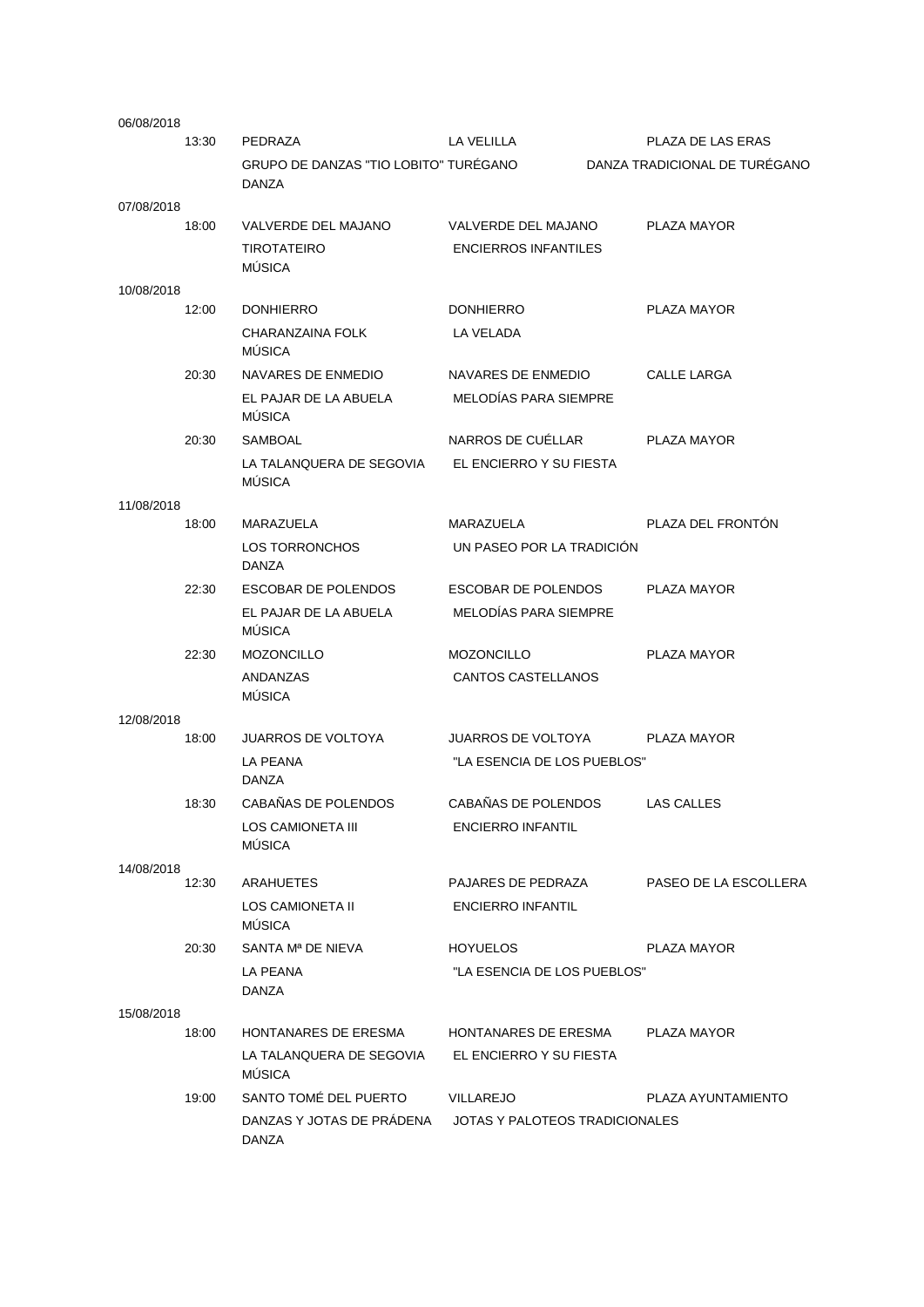| 19:00      | <b>TORREIGLESIAS</b>                                                  | <b>TORREIGLESIAS</b>                                         | PLAZA MAYOR         |
|------------|-----------------------------------------------------------------------|--------------------------------------------------------------|---------------------|
|            | A TRAQUE BARRAQUE<br><b>MUSICA</b>                                    | A TRAQUE FOLK                                                |                     |
| 19:30      | <b>CHAÑE</b>                                                          | <b>CHAÑE</b>                                                 | <b>PLAZA</b>        |
|            | LOS SEGOVIANOS<br>OTRAS MANIFESTACIONES                               | ENCIERROS INFANTILES LOS SEGOVIANOS.                         |                     |
| 20:00      | <b>JEMENUÑO</b>                                                       | <b>JEMENUÑO</b>                                              | PLAZA MAYOR         |
|            | <b>LA ESTEVA</b><br>DANZA                                             | ENCINTADOS, SEGUIDILLAS Y PALOTEOS                           |                     |
| 20:00      | RIAZA                                                                 | <b>BECERRIL</b>                                              | <b>PLAZA</b>        |
|            | JOTAS Y DANZAS DE RIAZA<br>DANZA                                      | X AÑOS BAILANDO JOTAS                                        |                     |
| 16/08/2018 |                                                                       |                                                              |                     |
| 19:30      | ALDEHUELA DEL CODONAL<br><b>VALLE FOLK</b><br>MÚSICA                  | ALDEHUELA DEL CODONAL<br>CAMINANDO POR CASTILLA              | PLAZA MAYOR         |
| 19:30      | MONTEJO VEGA SERREZUELA<br>ASOCIACIÓN CHARANGA JALEO<br><b>MÚSICA</b> | MONTEJO DE LA VEGA S.<br>JALEO 18                            | <b>CALLES</b>       |
| 20:30      | NAVARES DE AYUSO                                                      | NAVARES DE AYUSO                                             | PLAZA MAYOR         |
|            | ANDRÉS LAGUNA DANZA<br>DANZA                                          | ¿EN QUÉ TRABAJA EL ABUELO?                                   |                     |
| 17/08/2018 |                                                                       |                                                              |                     |
| 12:00      | CARRASCAL DEL RÍO<br><b>TIROTATEIRO</b><br>MÚSICA                     | CARRASCAL DEL RÍO<br><b>ENCIERROS INFANTILES</b>             | PLAZA MAYOR         |
| 18:30      | LOSANA DE PIRÓN                                                       | LOSANA DE PIRÓN                                              | LAS CALLES          |
|            | LOS CAMIONETA II<br>MÚSICA                                            | <b>ENCIERRO INFANTIL</b>                                     |                     |
| 20:00      | MIGUELÁÑEZ                                                            | MIGUELAÑEZ                                                   | PLAZA MAYOR         |
|            | LA PEANA                                                              | "LA ESENCIA DE LOS PUEBLOS"                                  |                     |
| 21:00      | <b>DANZA</b><br>ARAHUETES                                             | ARAHUETES                                                    | PLAZA DE LA IGLESIA |
|            | CARAJAL<br>MÚSICA                                                     | "CARAJAL 2018"                                               |                     |
| 18/08/2018 |                                                                       |                                                              |                     |
| 11:00      | SEPÚLVEDA                                                             | VELLOSILLO                                                   | <b>IGLESIA</b>      |
|            | GRUPO DE DANZAS VALLERUELA DE PEDRAZA<br>DANZA                        |                                                              | DANZAS DE PALOTEO   |
| 12:00      | CASTROSERRACIN                                                        | CASTROSERRACIN                                               | <b>IGLESIA</b>      |
|            | VALLE FOLK<br>MÚSICA                                                  | DE FIESTA CON EL PATRON                                      |                     |
| 19:00      | VENTOSILLA Y TEJADILLA                                                | VENTOSILLA                                                   | PLAZA MAYOR         |
|            | ASOCIACIÓN CHARANGA JALEO<br><b>MUSICA</b>                            | JALEO 18                                                     |                     |
| 20:00      | <b>DURUELO</b>                                                        | LOS CORTOS                                                   | <b>IGLESIA</b>      |
|            | DULZAINEROS HERMANOS RAMOS<br>MÚSICA                                  | CANCIONERO DE CASTILLA, CONCIERTO<br>HOMENAJE A A. MARAZUELA |                     |
|            |                                                                       |                                                              |                     |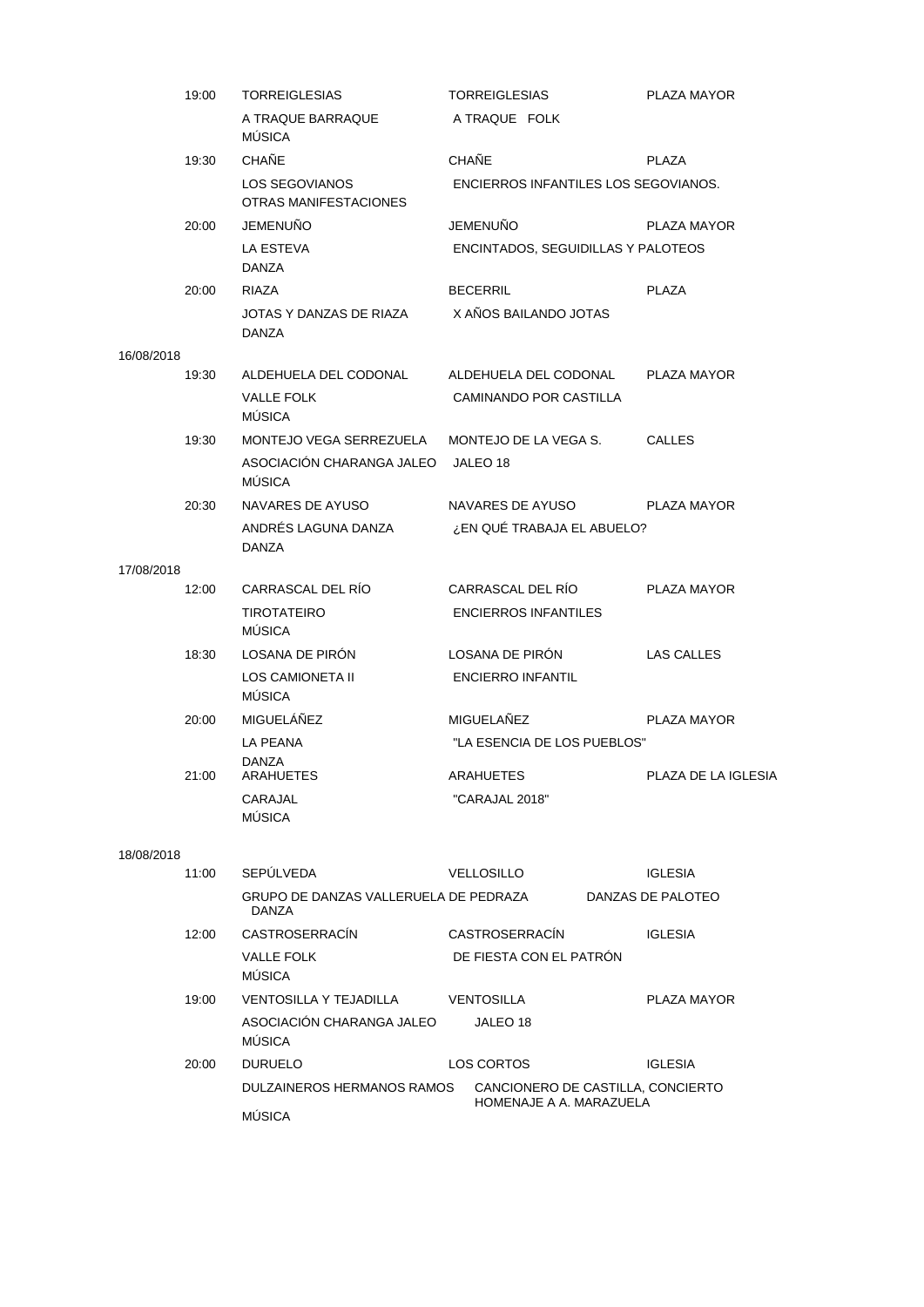| 19/08/2018 |       |                                                       |                                         |                               |
|------------|-------|-------------------------------------------------------|-----------------------------------------|-------------------------------|
|            | 13:30 | ALDEALCORVO                                           | ALDEALCORVO                             | <b>IGLESIA</b>                |
|            |       | JOTAS Y DANZAS DE RIAZA<br>DANZA                      | X AÑOS BAILANDO JOTAS                   |                               |
|            | 21:00 | NAVAS DE ORO                                          | NAVAS DE ORO                            | PLAZA MAYOR                   |
|            |       | LA ESTEVA<br>DANZA                                    | <b>FANDANGOS-SEGUIDILLAS Y JOTAS</b>    |                               |
|            | 21:30 | <b>RIBOTA</b>                                         | <b>RIBOTA</b>                           | PLAZA MAYOR, Nº 1             |
|            |       | <b>FREE FOLK</b><br><b>MÚSICA</b>                     | <b>GIRA 2018</b>                        |                               |
| 22/08/2018 |       |                                                       |                                         |                               |
|            | 22:30 | MARAZOLEJA                                            | MARAZOLEJA                              | PLAZA MAYOR                   |
|            |       | <b>FREE FOLK</b><br><b>MÚSICA</b>                     | GIRA 2018                               |                               |
| 23/08/2018 |       |                                                       |                                         |                               |
|            | 19:00 | <b>TORREADRADA</b>                                    | TORREADRADA                             | <b>LAS ESCUELAS</b>           |
|            |       | FLAU Y CÍA<br><b>OTRAS MANIFESTACIONES</b>            | ENCIERROS INFANTILES FLAU Y CÍA         |                               |
|            | 22:00 | MORALEJA DE COCA                                      | MORALEJA DE COCA                        | PLAZA DE LA CONSTITUCIÓN      |
|            |       | LA ESTEVA<br>DANZA                                    | <b>FANDANGOS-SEGUIDILLAS Y JOTAS</b>    |                               |
| 24/08/2018 |       |                                                       |                                         |                               |
|            | 10:30 | <b>MONTUENGA</b>                                      | <b>MONTUENGA</b>                        | <b>IGLESIA</b>                |
|            |       | CHARANZAINA FOLK<br><b>MÚSICA</b>                     | LA VELADA                               |                               |
|            | 19:30 | <b>OREJANA</b>                                        | <b>REVILLA</b>                          | <b>LAS CALLES</b>             |
|            |       | LOS CAMIONETA II<br>MÚSICA                            | <b>ENCIERRO INFANTIL</b>                |                               |
|            | 20:00 | <b>MARTÍN MIGUEL</b>                                  | <b>MARTIN MIGUEL</b>                    | PLAZA MAYOR                   |
|            |       | JOTAS Y DANZAS DE RIAZA<br>DANZA                      | X AÑOS BAILANDO JOTAS                   |                               |
| 25/08/2018 |       |                                                       |                                         |                               |
|            |       | 12:30 MATABUENA                                       | CAÑICOSA                                | <b>PLAZA</b>                  |
|            |       | A. C. LA JUERGA                                       | ACOMPAÑAMIENTO MUSICAL PARA PROCESIONES |                               |
|            |       | MÚSICA                                                | Y CELEBRACIONES                         |                               |
|            | 12:30 | <b>RIAZA</b>                                          | <b>BARAHONA DE FRESNO</b>               | <b>PLAZA</b>                  |
|            |       | <b>TANAMI</b>                                         | MÚSICA VARIADA CON ESPECTÁCULO          |                               |
|            |       | <b>MÚSICA</b>                                         |                                         |                               |
|            | 19:00 | SANTIUSTE DE PEDRAZA                                  | <b>CHAVIDA</b>                          | PLAZA PÚBLICA                 |
|            |       | ANDRÉS LAGUNA DANZA<br>DANZA                          | ¿EN QUÉ TRABAJA EL ABUELO?              |                               |
|            | 19:00 | VALLERUELA DE SEPÚLVEDA                               | LA FUENTE                               | PLAZA MAYOR                   |
|            |       | LOS SEGOVIANOS<br>OTRAS MANIFESTACIONES               | ENCIERROS INFANTILES LOS SEGOVIANOS.    |                               |
| 26/08/2018 |       |                                                       |                                         |                               |
|            | 17:30 | SEPÚLVEDA                                             | VILLASECA                               | PLAZA ANTIGUO<br>AYUNTAMIENTO |
|            |       | SAN PEDRO DE GAILLOS DANZAS DANZAS Y PALOTEO<br>DANZA |                                         |                               |
|            | 18:00 | <b>SANGARCÍA</b>                                      | SANGARCÍA                               | LAS CALLES                    |
|            |       | LOS CAMIONETA II<br><b>MÚSICA</b>                     | <b>ENCIERRO INFANTIL</b>                |                               |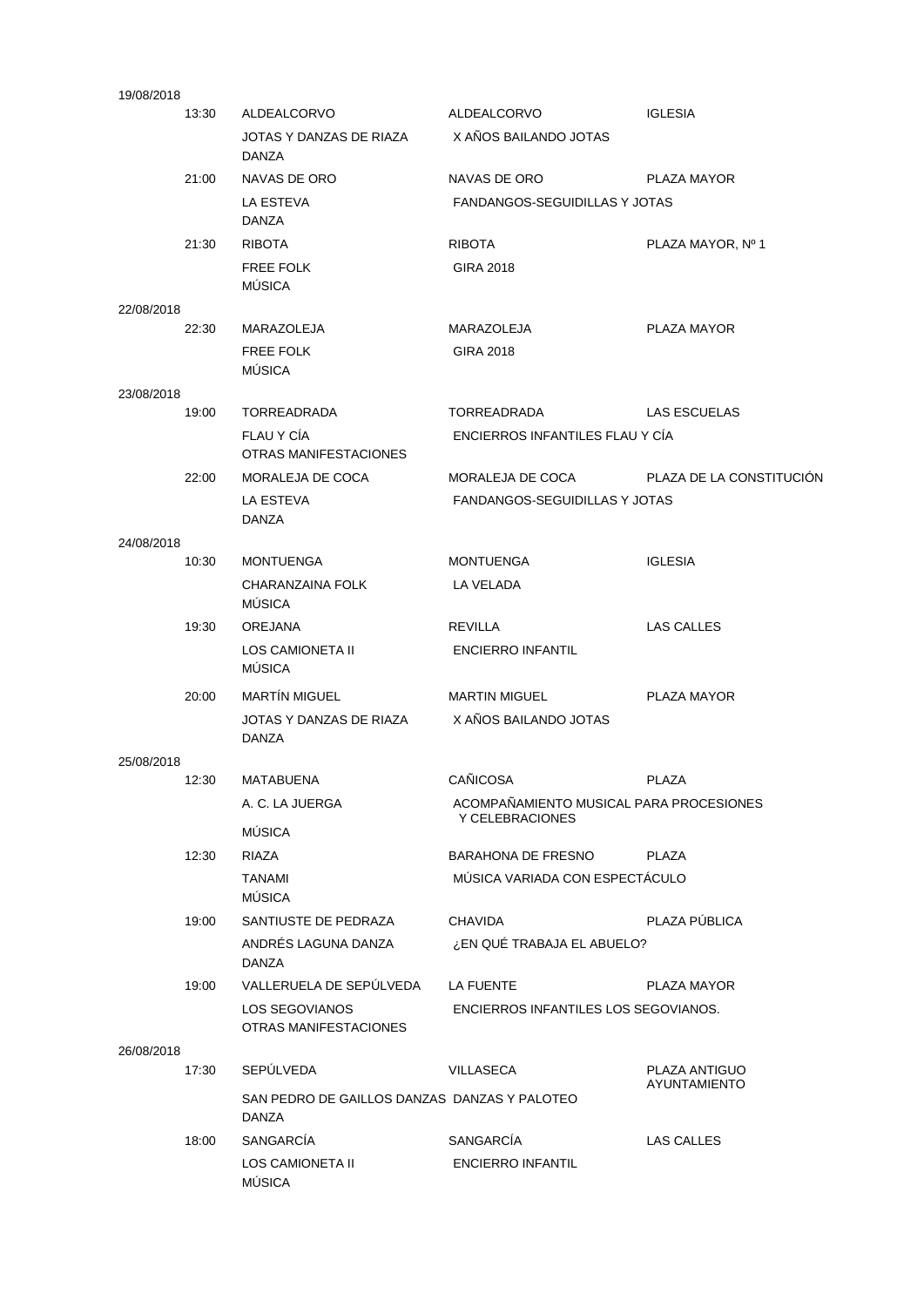| 28/08/2018 |                                                  |                                   |                          |
|------------|--------------------------------------------------|-----------------------------------|--------------------------|
| 18:30      | SANTIUSTE SAN JUAN BAUTISTA SANTIUSTE DE S. JUAN |                                   | PLAZA DE LA CONSTITUCIÓN |
|            | LOS CAMIONETA II<br><b>MÚSICA</b>                | <b>ENCIERRO INFANTIL</b>          |                          |
| 21:00      | REAL SITIO DE SAN ILDEFONSO SAN ILDEFONSO        |                                   | PLAZA DE LOS DOLORES     |
|            | A TRAQUE BARRAQUE<br><b>MÚSICA</b>               | A TRAQUE FOLK                     |                          |
| 31/08/2018 |                                                  |                                   |                          |
| 18:00      | ADRADOS                                          | <b>ADRADOS</b>                    | PLAZA MAYOR              |
|            | DANZAS CARBONERO<br><b>DANZA</b>                 | DEMOSTRACIÓN DE DANZAS Y PALOTEOS |                          |

## *SEPTIEMBRE*

| 01/09/2018 |                                                |                             |                      |
|------------|------------------------------------------------|-----------------------------|----------------------|
| 11:00      | REAL SITIO DE SAN ILDEFONSO                    | <b>VALSAIN</b>              | <b>PLAZA</b>         |
|            | LOS CAMIONETA II<br><b>MÚSICA</b>              | <b>ENCIERRO INFANTIL</b>    |                      |
| 18:00      | <b>SANGARCÍA</b>                               | <b>ETREROS</b>              | <b>PLAZA</b>         |
|            | <b>LOS TORRONCHOS</b><br><b>DANZA</b>          | UN PASEO POR LA TRADICIÓN   |                      |
| 18:00      | SANTIUSTE DE PEDRAZA                           | <b>REQUIJADA</b>            | PLAZA PÚBLICA        |
|            | ANDRÉS LAGUNA DANZA<br><b>DANZA</b>            | ¿EN QUÉ TRABAJA EL ABUELO?  |                      |
| 02/09/2018 |                                                |                             |                      |
| 18:00      | CABAÑAS DE POLENDOS                            | <b>MATA DE QUINTANAR</b>    | <b>LAS CALLES</b>    |
|            | <b>LOS CAMIONETA III</b><br>MÚSICA             | <b>ENCIERRO INFANTIL</b>    |                      |
| 08/09/2018 |                                                |                             |                      |
| 12:00      | VALLERUELA DE PEDRAZA                          | VALLERUELA DE PEDRAZA       | PLAZA MAYOR          |
|            | <b>LOS CAMIONETA II</b><br>MÚSICA              | <b>ENCIERRO INFANTIL</b>    |                      |
| 13:30      | CEREZO DE ARRIBA                               | CEREZO DE ARRIBA            | PLAZA MAYOR          |
|            | ASOCIACIÓN CHARANGA JALEO<br><b>MÚSICA</b>     | JALEO 18                    |                      |
| 19:00      | <b>ESPIRDO</b>                                 | <b>ESPIRDO</b>              | PLAZA MAYOR          |
|            | <b>TIROTATEIRO</b><br><b>MÚSICA</b>            | <b>ENCIERROS INFANTILES</b> |                      |
| 19:00      | LASTRAS DEL POZO                               | SAN PEDRO DE LAS DUEÑAS     | PLAZA MAYOR          |
|            | <b>LOS CAMIONETA I</b><br><b>MÚSICA</b>        | LOS CAMIONETA I             |                      |
| 09/09/2018 |                                                |                             |                      |
| 12:00      | SANTIUSTE DE PEDRAZA                           | LA MATA                     | <b>PLAZA</b>         |
|            | ANDRÉS LAGUNA DANZA<br><b>DANZA</b>            | ¿EN QUE TRABAJA EL ABUELO?  |                      |
| 14:00      | FRESNO DE CANTESPINO                           | <b>CASCAJARES</b>           | <b>PLAZA</b>         |
|            | <b>TIROTATEIRO</b><br>MÚSICA                   | <b>ENCIERROS INFANTILES</b> |                      |
| 22:00      | <b>COCA</b>                                    | VILLAGONZALO DE COCA        | <b>CENTRO SOCIAL</b> |
|            | RONDALLA DE LA GRANJA-VALSAIN<br><b>MÚSICA</b> | MÚSICA PARA SIEMPRE         |                      |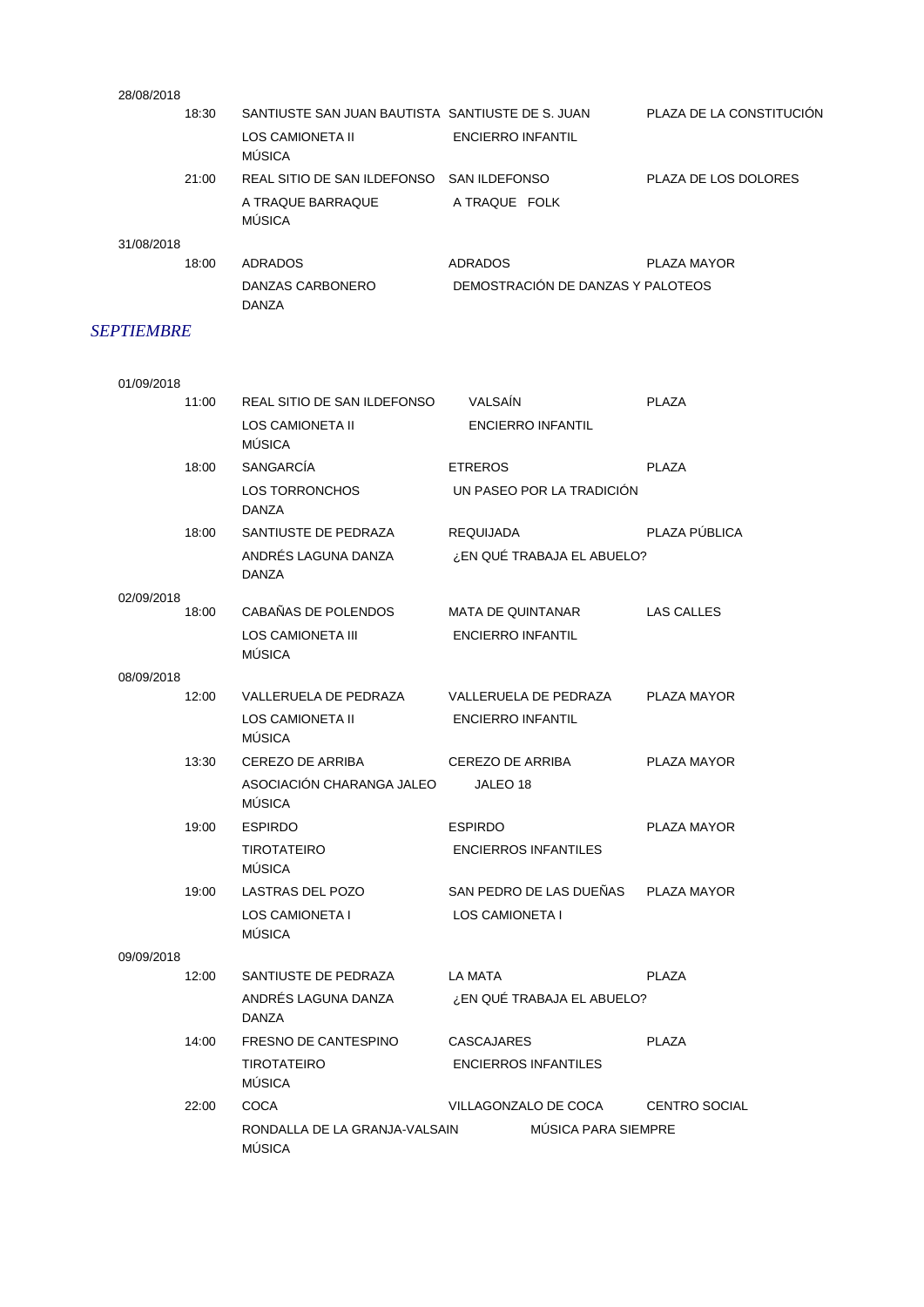| 15/09/2018 |       |                                                |                                       |                        |
|------------|-------|------------------------------------------------|---------------------------------------|------------------------|
|            | 13:00 | FRESNO DE CANTESPINO                           | CINCO VILLAS                          | <b>PLAZA</b>           |
|            |       | <b>TANAMI</b><br>MÚSICA                        | MÚSICA VARIADA CON ESPECTÁCULO        |                        |
| 18/09/2018 |       |                                                |                                       |                        |
|            | 18:30 | CASLA                                          | <b>CASLA</b>                          | PLAZA MAYOR            |
|            |       | FLAU Y CÍA<br>OTRAS MANIFESTACIONES            | ENCIERROS INFANTILES FLAU Y CIA       |                        |
| 22/09/2018 |       |                                                |                                       |                        |
|            | 18:30 | SANTO TOMÉ DEL PUERTO                          | <b>SIGUERUELO</b>                     | PI AZA                 |
|            |       | JOTAS Y DANZAS DE RIAZA<br><b>DANZA</b>        | X AÑOS BAILANDO JOTAS                 |                        |
| 29/09/2018 |       |                                                |                                       |                        |
|            | 13:30 | <b>TORRECABALLEROS</b>                         | CABANILLAS DEL MONTE                  | <b>PLAZA</b>           |
|            |       | <b>LA ESTEVA</b><br><b>DANZA</b>               | <b>FANDANGOS-SEGUIDILLAS Y JOTAS</b>  |                        |
|            | 19:30 | <b>VEGAS DE MATUTE</b>                         | <b>VEGAS DE MATUTE</b>                | SALÓN DEL AYUNTAMIENTC |
|            |       | <b>BLANCA ALTABLE Y PARRA</b><br><b>MÚSICA</b> | BLANCA ALTABLE Y PARRA (DÚO FOLKIBER) |                        |
|            |       |                                                |                                       |                        |

## *OCTUBRE*

| 06/10/2018 |       |                                        |                                           |                                                |
|------------|-------|----------------------------------------|-------------------------------------------|------------------------------------------------|
|            | 12:00 | SEPÚLVEDA                              | ALDEHUELAS DE SEPÚLVEDA PLAZA             |                                                |
|            |       | <b>ALJIBES</b><br>MÚSICA               | MÚSICA TRADICIONAL DE DULZAINA Y TAMBORIL |                                                |
|            | 18:00 | COBOS DE FUENTIDUEÑA                   | COBOS DE FUENTIDUEÑA                      | PLAZA MAYOR                                    |
|            |       | CARAJAL<br><b>MÚSICA</b>               | "CARAJAL 2018"                            |                                                |
|            | 20:00 | <b>OLOMBRADA</b>                       | <b>OLOMBRADA</b>                          | <b>PANERA</b>                                  |
|            |       | ADEREZO - ROTZ<br><b>MÚSICA</b>        | <b>JOTAS CUENTADAS</b>                    |                                                |
| 07/10/2018 |       |                                        |                                           |                                                |
|            | 11:00 | <b>BOCEGUILLAS</b>                     | <b>TURRUBUELO</b>                         | PLAZA CONSTITUCIÓN                             |
|            |       | <b>ALJIBES</b>                         | BAILE REPERTORIO TRADICIONAL DE DUZAINA Y |                                                |
|            |       | MÚSICA                                 | <b>TAMBORIL</b>                           |                                                |
|            | 18:00 | CEREZO DE ABAJO                        | CEREZO DE ABAJO                           | <b>IGLESIA</b>                                 |
|            |       | LA ESPADAÑA<br>MÚSICA                  | ¡EN CASTILLA NO HAY ROMANCES!             |                                                |
|            | 18:00 | LANGUILLA                              | <b>MAZAGATOS</b>                          | PLAZA MAYOR                                    |
|            |       | LA ESTEVA<br><b>DANZA</b>              | <b>FANDANGOS-SEGUIDILLAS Y JOTAS</b>      |                                                |
|            | 20:00 | ESCOBAR DE POLENDOS                    | PARRAL DE VILLOVELA                       | <b>CENTRO CULTURAL PINILLOS</b><br>DE POLENDOS |
|            |       | EL PAJAR DE LA ABUELA<br><b>MÚSICA</b> | MELODÍAS PARA SIEMPRE                     |                                                |
| 14/10/2018 |       |                                        |                                           |                                                |
|            | 13:00 | VALLELADO                              | VALLELADO                                 | PLAZA MAYOR                                    |
|            |       | <b>BIELDO</b><br><b>DANZA</b>          | A TODO FOLK 2018                          |                                                |
|            | 18:30 | TORRE VAL DE SAN PEDRO                 | TORRE VAL DE SAN PEDRO                    | SALÓN DE ACTOS DEL                             |
|            |       | <b>JOTAMÍA</b><br><b>MÚSICA</b>        | <b>JOTAMIA</b>                            | <b>AYUNTAMIENTO</b>                            |